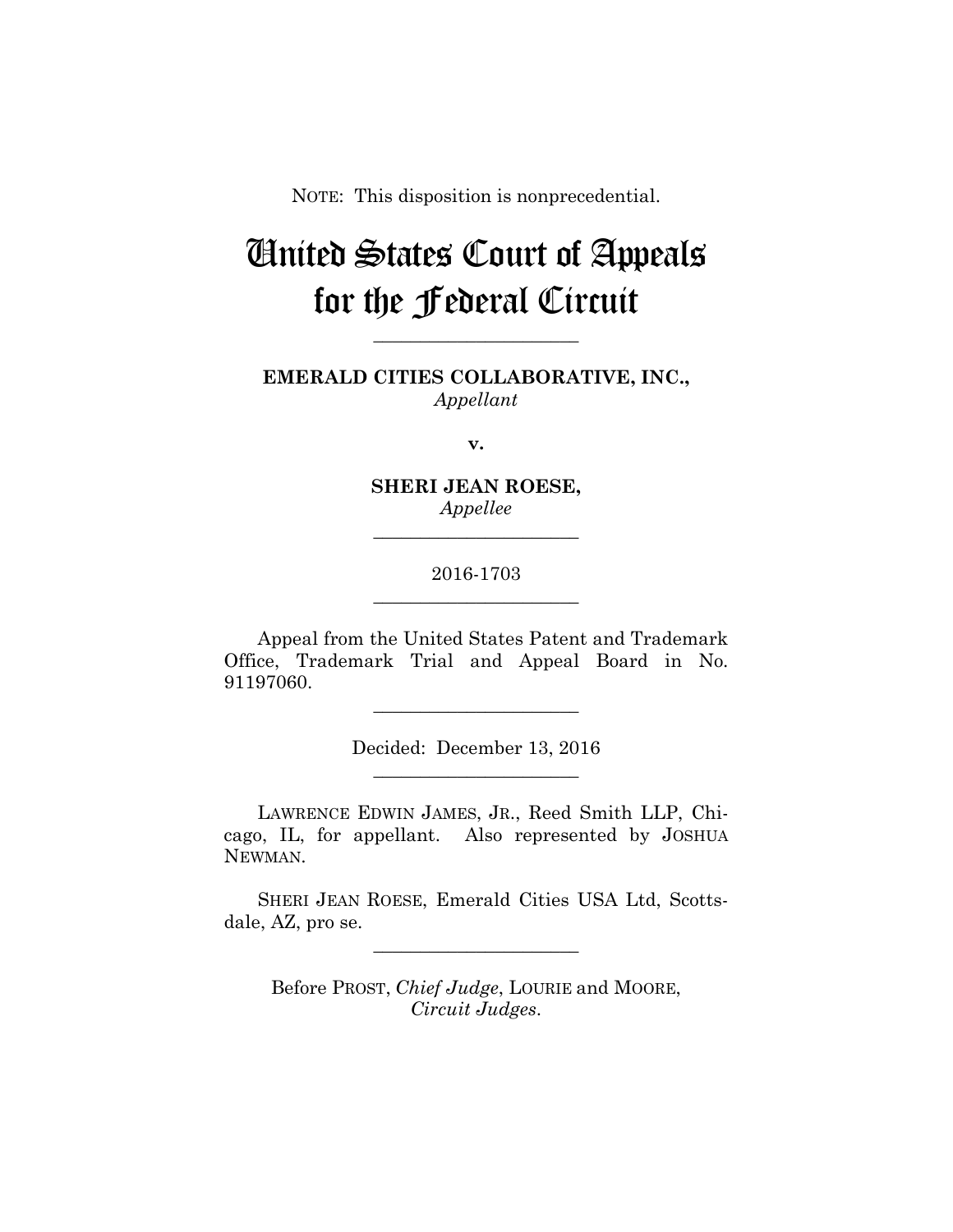### LOURIE, *Circuit Judge*.

Emerald Cities Collaborative, Inc. ("ECC") appeals from the decision of the United States Patent and Trademark Office ("PTO") Trademark Trial and Appeal Board ("the Board") cancelling ECC's trademark registration of THE EMERALD CITY and dismissing ECC's opposition to an application filed by Sheri Jean Roese ("Roese") to register the mark EMERALD CITIES. *See Emerald Cities Collaborative, Inc. v. Roese*, No. 91197060 (T.T.A.B. Dec. 4, 2015) ("*Board Decision*"). Because the Board did not err in determining that the 2009 agreement between ECC and Perry Orlando ("Orlando") regarding the mark THE EMERALD CITY prior to its registration constituted an assignment of the intent-to-use application for that mark in violation of Section 10 of the Lanham Act, 15 U.S.C. § 1060(a)(1), we *affirm*.

#### BACKGROUND

## I

In November 2008, Orlando filed an application at the PTO, seeking to register the mark THE EMERALD CITY for use in business development and consulting services in the renewable energy industry. The application was an intent-to-use application under 15 U.S.C. § 1051(b). On November 24, 2009, the PTO issued a Notice of Allowance, which commenced a six-month period for Orlando to file a Statement of Use ("SOU") as required for registration of the mark.

Before filing the SOU, on December 30, 2009, Orlando and ECC entered into an agreement concerning Orlando's applied-for mark ("the Agreement"). J.A. 212–17. The Agreement is entitled "Trademark Assignment and License," J.A. 212, is governed by the laws of Delaware, J.A. 216, and has "an *effective date* of [December] 30, 2009," J.A. 212 (emphasis added).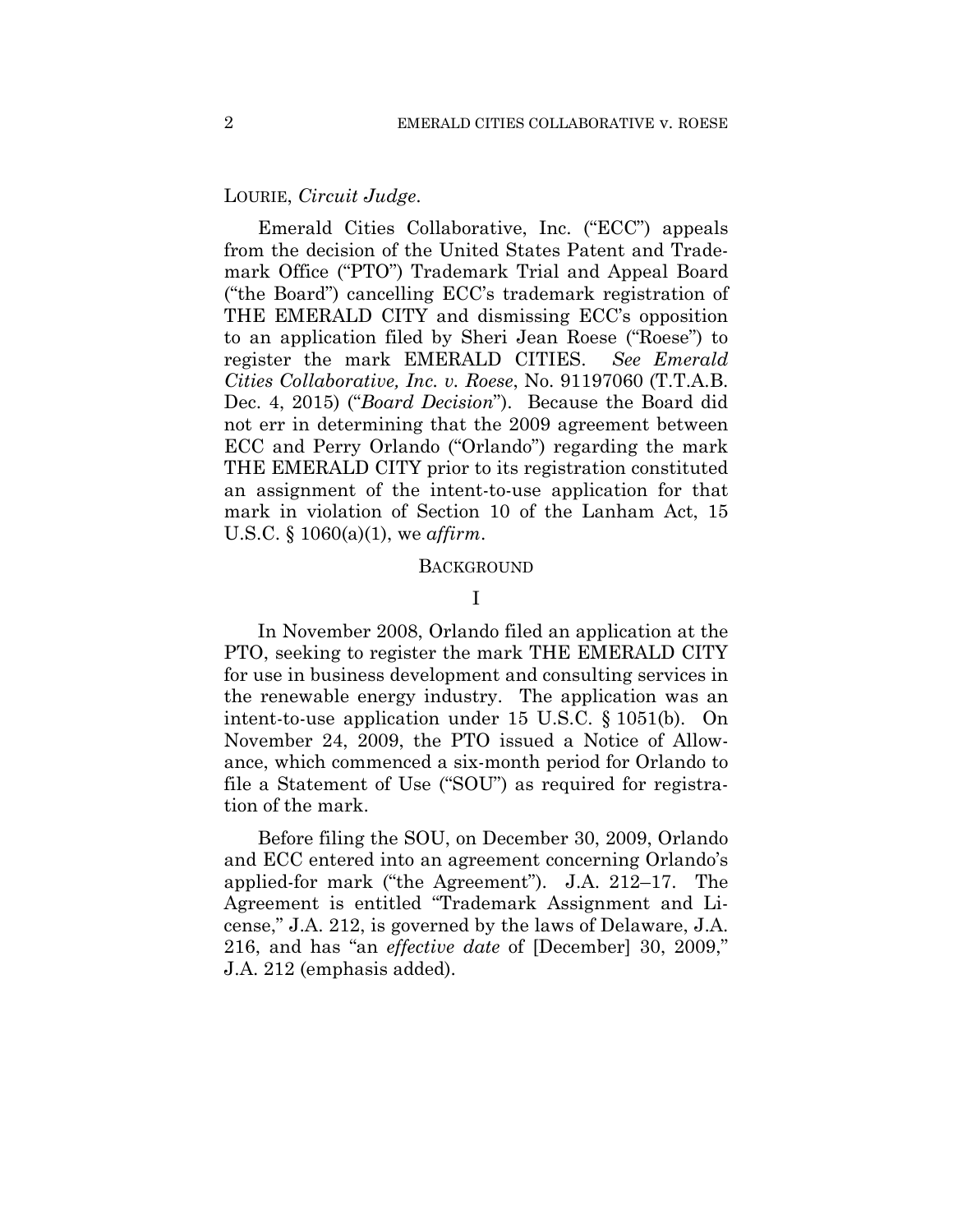The Agreement recites that "Orlando owns certain rights in the Mark, The Emerald City, U.S. Trademark Application Serial No. 76/684,594 (the 'Mark')" and further provides the following:

Assignment. Mr. Orlando agrees to convey and assign unto ECC, all right, title and interest in and to the Mark and any and all derivatives thereof, together with any and all goodwill associated therewith, and the right to sue and recover damages and profits for past, present and future infringement, if any, related to the Mark, *at such time as the Mark is registered at the* [*PTO*]. . . .

Use. Between the Effective Date and the Registration Date, Mr. Orlando *may continue to use* the Mark. . . .

License. Upon registration of the Mark by the [PTO] and completion of the transfer of the Mark to ECC, ECC agrees to license certain rights in the Mark to Mr. Orlando . . . .

J.A. 212–13 (emphases and underline added).

The Agreement additionally provides that: (1) "ECC shall promptly pay" Orlando \$25,000; (2) "[u]pon payment of such amount, Mr. Orlando appoints Joel Rogers[, ECC's cofounder ("Rogers"),] as his Power of Attorney (with the full power of substitution and resubstitution) for the limited purpose of *allowing ECC* (*and its attorneys*) *to take over continued prosecution of the application for the Mark*"; (3) "[t]he Power of Attorney . . . is a Durable Power of Attorney and is *irrevocable*"; (4) "[u]pon ECC's request[,] Mr. Orlando agrees to execute any additional documents as may be reasonably required to effect and/or record this new Power of Attorney and to use reasonable effort *to assist ECC and its attorneys with the prosecution of the application*, satisfying the [PTO]'s requirement for use of the Mark in commerce, and ensure registration of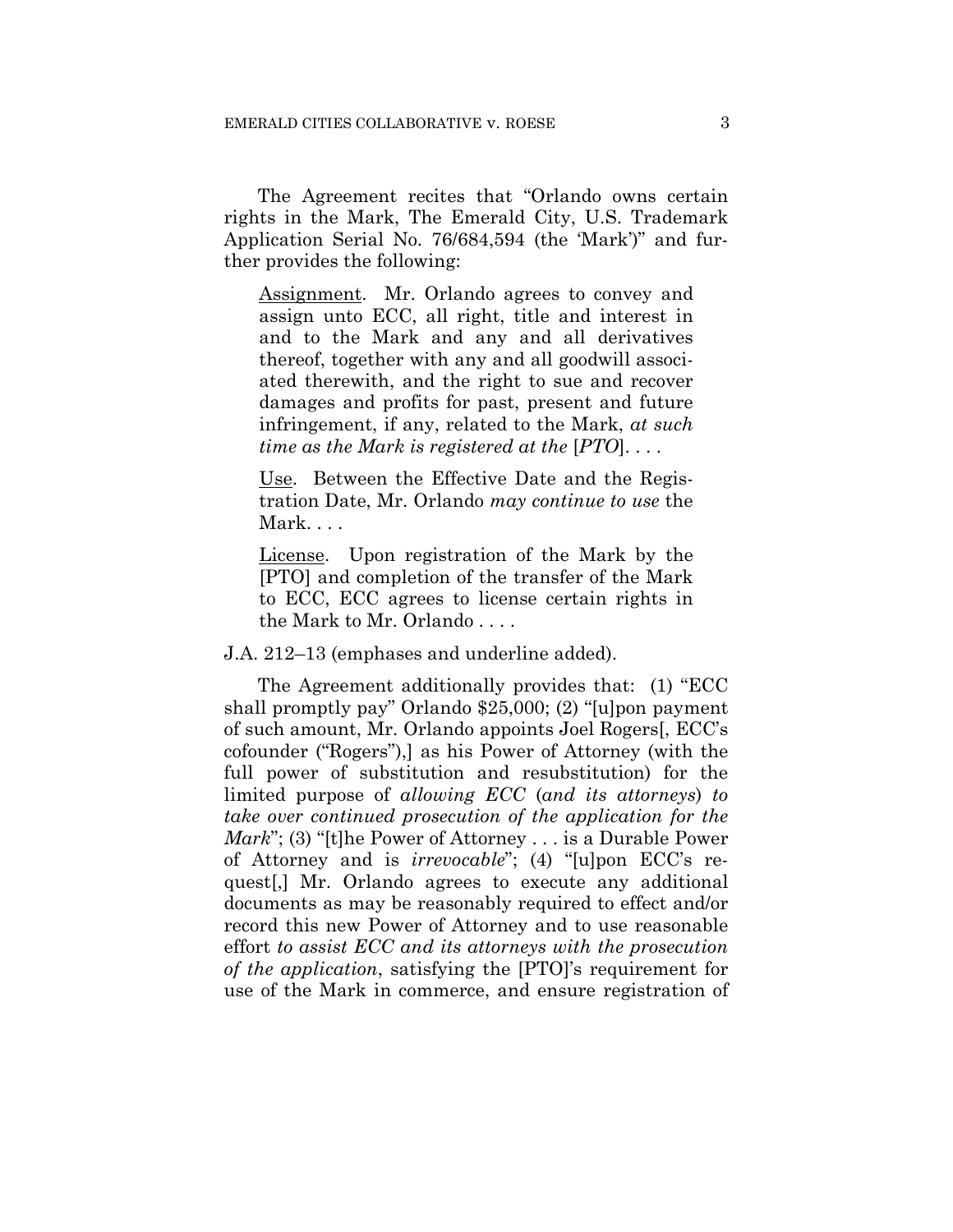the Mark in a timely manner"; and (5) "Orlando agrees to use the Mark . . . by January 31, 2010 and provide evidence of such use in the form of a specimen and date of first use to ECC *to assist ECC in its registration of the Mark*." J.A. 213 (emphases added). Under the Agreement, ECC also agreed to pay Orlando \$40,000 as a final installment upon registration of the mark at the PTO. *Id.*

Moreover, the Agreement states that "[t]his Agreement shall *commence on the Effective Date* . . . and shall continue in perpetuity," that either party may terminate the Agreement if the other party materially breaches, and that "[u]pon termination of this Agreement by ECC . . . *Orlando shall promptly cease use of the Mark*." J.A. 214 (emphases added). It further provides:

The products and services sold by Mr. Orlando and his associated entities under the Mark shall *at all times* be of a high quality, as determined by ECC acting reasonably. If the products or services sold by Mr. Orlando and his associated entities under the Mark fail to meet such quality standards, Mr. Orlando shall immediately take corrective action to ensure that the products or services are of the appropriate quality. . . .

Mr. Orlando shall not challenge ECC's use of the Mark or support challenges by third parties, *whether before or after the Registration Date*. *Only* ECC shall have the *exclusive right* to file oppositions or claims against the users of confusingly similar trademarks. . . .

ECC shall be responsible for all payments in connection with the continued prosecution of the Mark in the United States or its possessions. . . .

#### J.A. 215 (emphases added).

On April 19, 2010, approximately four months after the Agreement, the applicant filed the SOU, which con-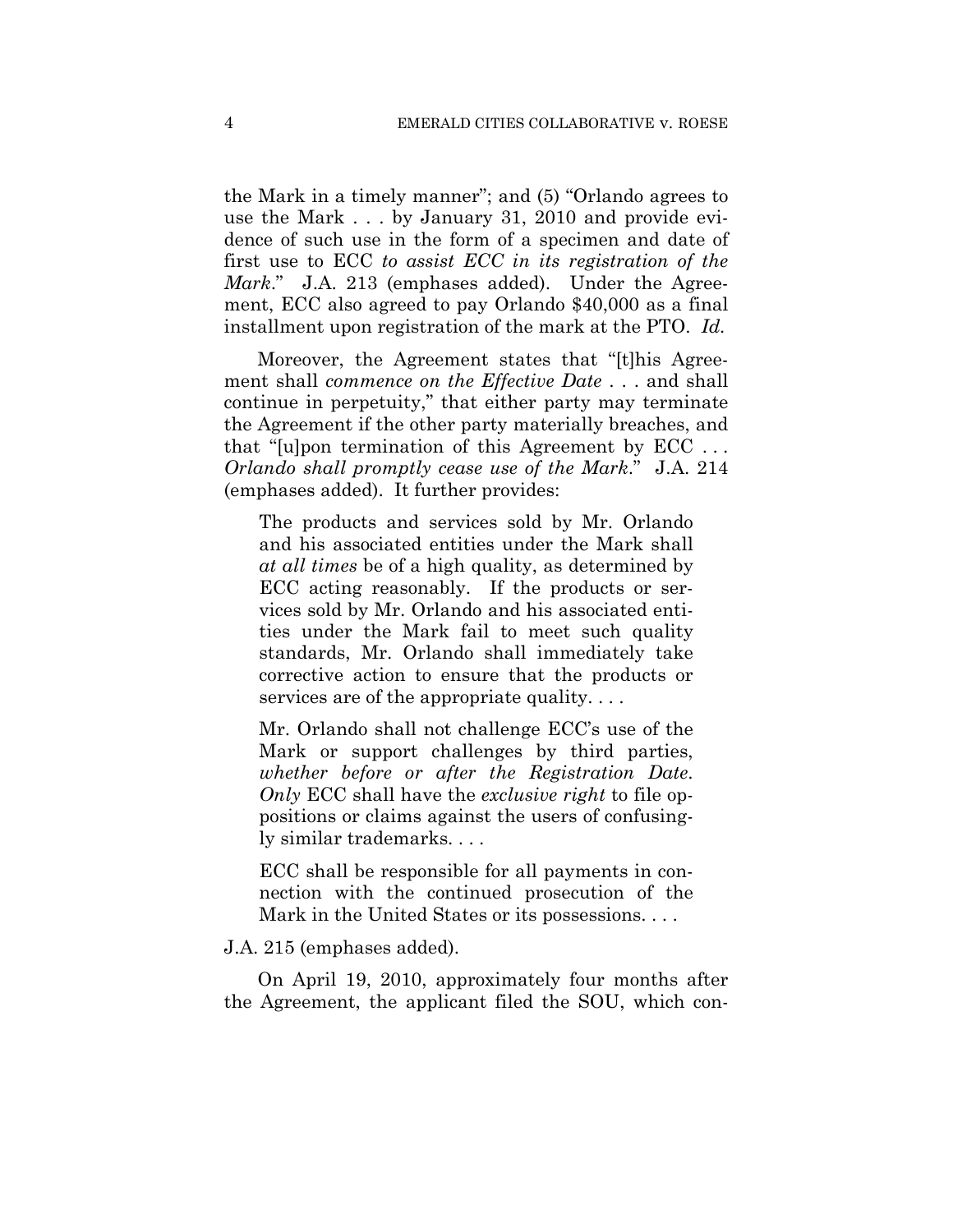tained an appointment of counsel to attorneys at Reed Smith LLP, the law firm representing ECC in this appeal. The SOU stated that THE EMERALD CITY was first used in commerce at least as early as January 15, 2010. The PTO accepted the SOU and registered the mark under Trademark Registration No. 3814868 on July 6, 2010. Later that month, an assignment, which was executed by Orlando and ECC on July 6, 2010, was recorded at the PTO, indicating that Orlando assigned the entire interest in the mark to ECC "with an effective date of July 6th 2010 . . . pursuant to that certain 2009 Trademark Assignment and License Agreement." J.A. 218–19.

II

In September 2009, Roese filed an application at the PTO, seeking to register the mark EMERALD CITIES. Shortly after publication of Roese's application in October 2010, ECC filed an opposition alleging that Roese's mark would likely cause confusion with ECC's then-registered mark THE EMERALD CITY. In response, Roese raised several affirmative defenses, as well as a counterclaim, seeking to cancel ECC's registration of THE EMERALD CITY. She alleged, *inter alia*, that ECC's registration is invalid because the Agreement between Orlando and ECC violated 15 U.S.C.  $\S$  1060(a)(1). J.A. 42 (affirmative defense); J.A. 46 (counterclaim).

The Board ruled that the Agreement constituted an improper assignment of the intent-to-use application in violation of § 1060(a)(1). *Board Decision* at 12–17. In particular, the Board rejected ECC's argument that the Agreement was merely an "agreement to assign in the future." *Id.* at 13. Rather, based on the Agreement and the deposition testimony of Rogers, ECC's cofounder, the Board concluded that "the ramifications of the Agreement were such that Mr. Orlando relinquished, and [ECC] acquired, control of the application and use of the involved mark, in [a] manner tantamount to an assignment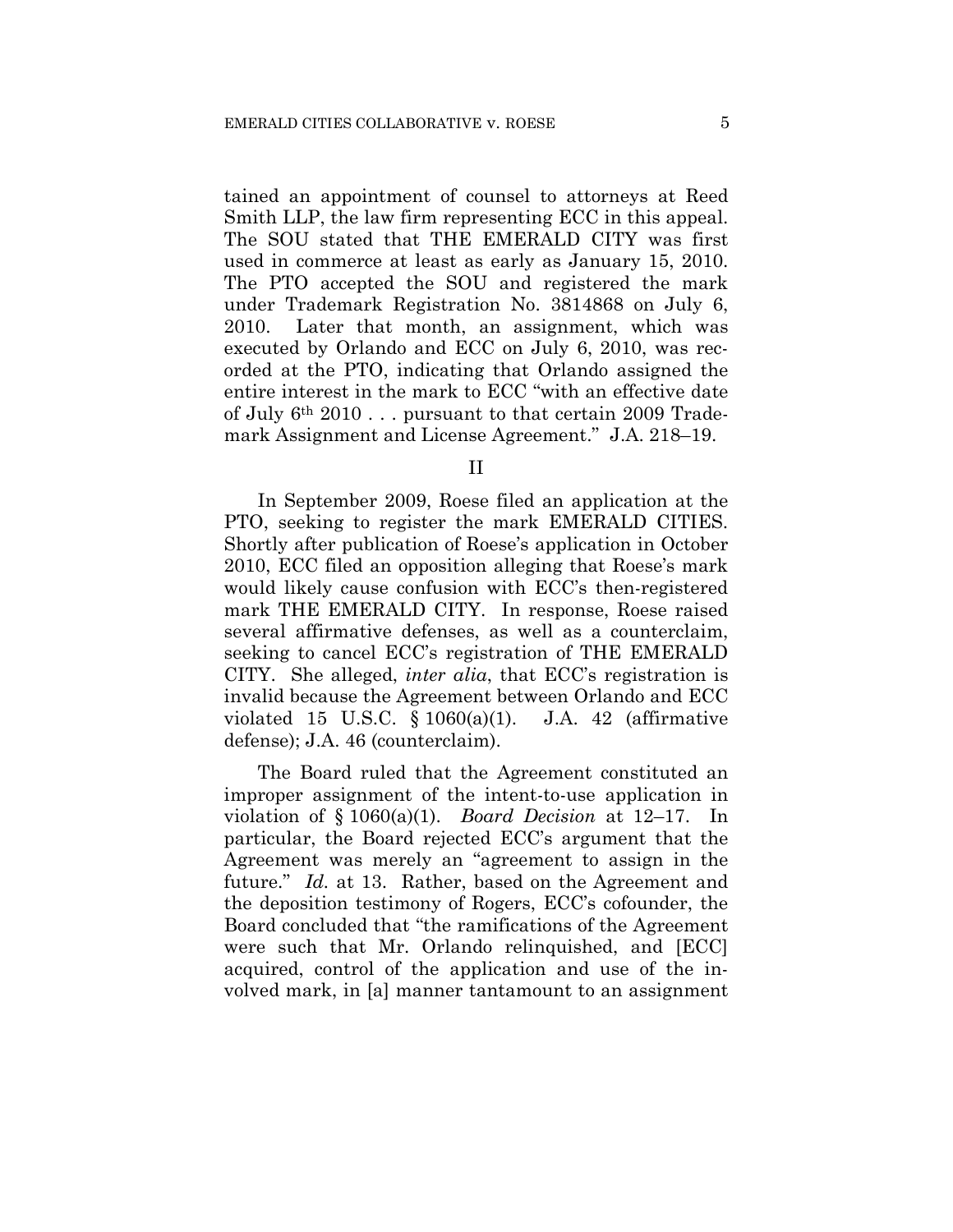of ownership of the application." *Id.* at 17. The Board also found that the 2010 assignment recorded at the PTO after registration was "merely a formality or confirmation of a *fait accompli* resulting from the Agreement." *Id.* The Board therefore granted Roese's request to cancel ECC's trademark registration. Moreover, because ECC's likelihood-of-confusion claim was based solely on its asserted rights in the pleaded registration, not on any prior common law rights, the Board dismissed ECC's opposition. *Id.* at 17–18.

ECC timely appealed to this court. We have jurisdiction under 28 U.S.C. § 1295(a)(4)(B).

## **DISCUSSION**

We review the Board's legal conclusions without deference and its factual findings for substantial evidence. *In re Pacer Tech.*, 338 F.3d 1348, 1349 (Fed. Cir. 2003). The fundamental question in this appeal is the proper interpretation of the Agreement, and hence whether it constituted an assignment in violation of 15 U.S.C.  $§ 1060(a)(1)$ . The proper interpretation of a contract is a question of law that is reviewed *de novo*. *First Annapolis Bancorp, Inc. v. United States*, 644 F.3d 1367, 1373 (Fed. Cir. 2011).

Here, the parties do not dispute that the Agreement is governed by Delaware law. "Delaware law adheres to the objective theory of contracts, *i.e.*, a contract's construction should be that which would be understood by an objective, reasonable third party." *Salamone v. Gorman*, 106 A.3d 354, 367–68 (Del. 2014). When interpreting a contract, a court "give[s] priority to the parties' intentions as reflected in the four corners of the agreement, construing the agreement as a whole and giving effect to all its provisions." *Id.* at 368. Accordingly, "the meaning which arises from a particular portion of an agreement cannot control the meaning of the entire agreement where such inference runs counter to the agreement's overall scheme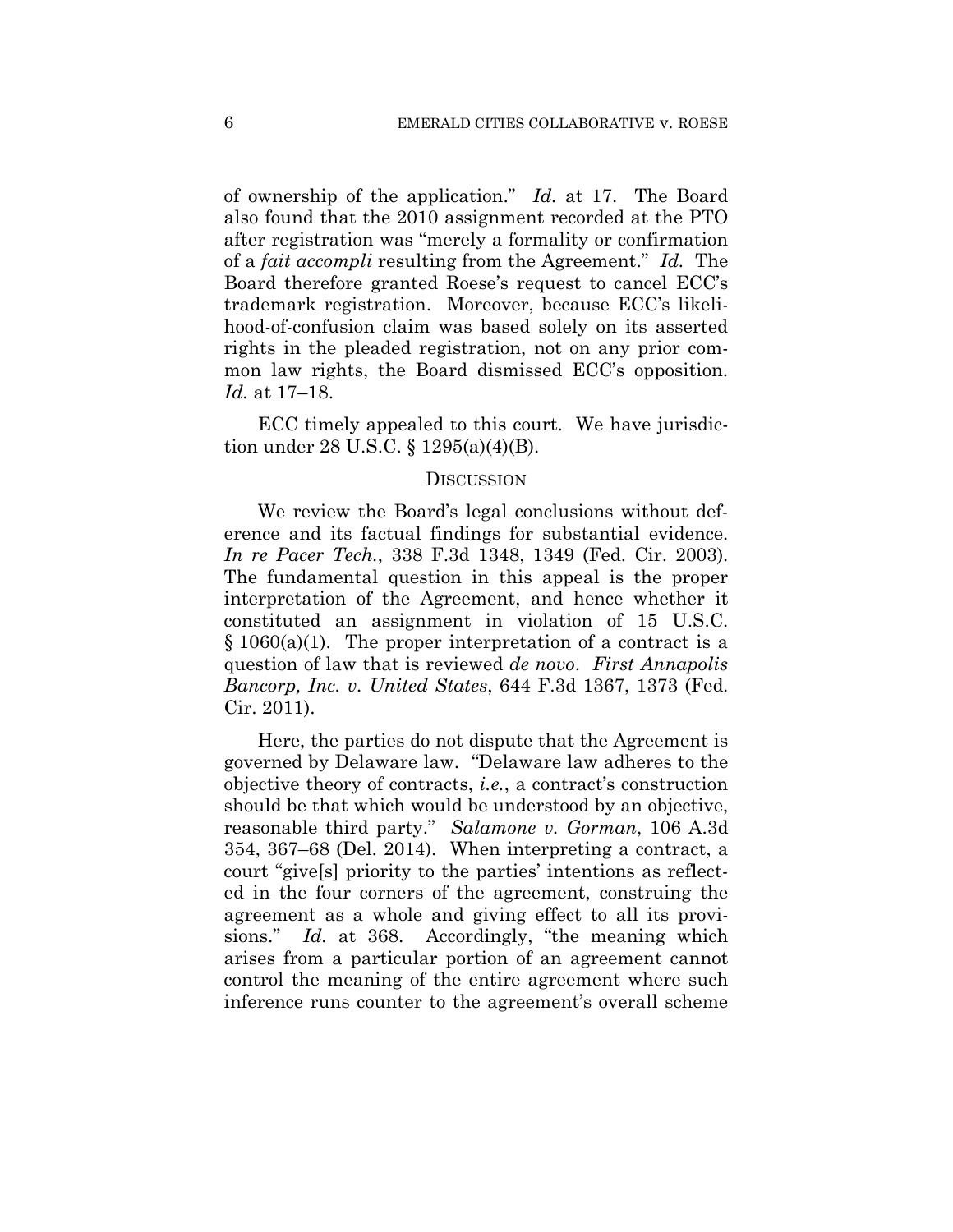and plan." *E.I. du Pont de Nemours & Co. v. Shell Oil Co.*, 498 A.2d 1108, 1113 (Del. 1985).

ECC argues that the Board erred in construing the Agreement as an immediate assignment, and therefore that it was not in violation of  $\S 1060(a)(1)$ . ECC contends that the Agreement shows that ECC and Orlando intended to assign the mark only upon registration, and that the Board's interpretation disregarded and contradicted the intention of the parties. ECC also argues that the Board erred in interpreting the provisions relating to (1) ECC's right to oversee the quality of products sold under the mark, and (2) ECC's exclusive right to enforce the mark against third parties, as evidence of an immediate assignment. According to ECC, those provisions only applied after registration. ECC also contends that the Power of Attorney merely created an agent-principal relationship between Orlando, the trademark owner, and the appointed representative. ECC argues, moreover, that the Board improperly relied on Rogers's ambiguous deposition testimony in interpreting the Agreement. Lastly, ECC contends that the Board improperly acted as de facto counsel for Roese, who was a *pro se* litigant.

Roese, proceeding *pro se* in this appeal, responds that the Board properly construed the Agreement as an immediate assignment of the intent-to-use application in violation of Section 10 of the Lanham Act.

We agree with the Board and Roese that the Agreement, when construed as a whole, constituted an immediate assignment of Orlando's intent-to-use application before the filing of the SOU, which rendered the subsequent registration of THE EMERALD CITY invalid.

Section 10 of the Lanham Act, 15 U.S.C. § 1060(a)(1), contains an anti-trafficking rule, which provides that:

[N]o application to register a mark under section 1051(b) of this title shall be assignable prior to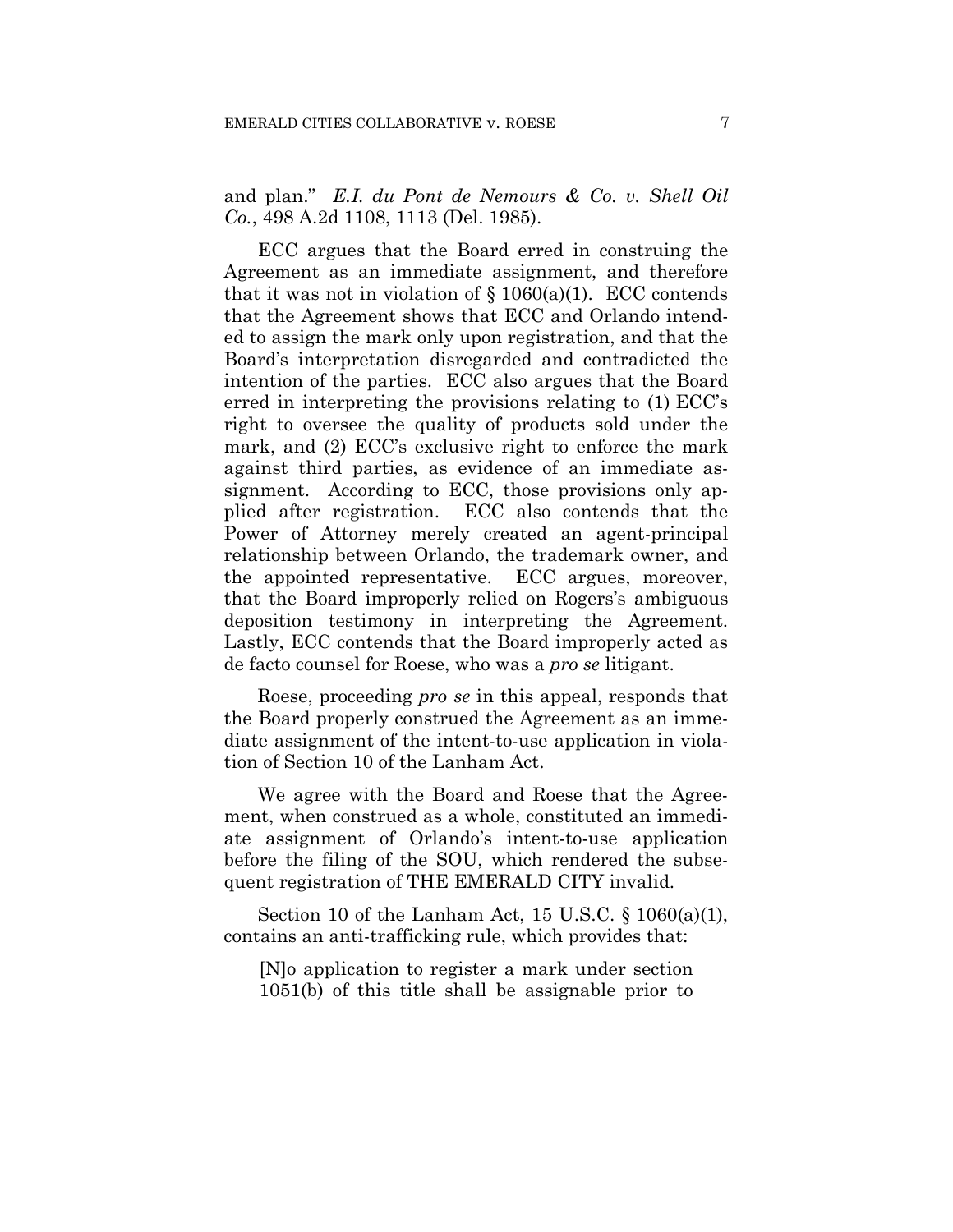the filing of an amendment under section 1051(c) of this title to bring the application into conformity with section 1051(a) of this title or the filing of the verified statement of use under section 1051(d) of this title, except for an assignment to a successor to the business of the applicant, or portion thereof, to which the mark pertains, if that business is ongoing and existing.

Section 1060(a)(1)'s anti-trafficking rule prohibits the assignment of an intent-to-use application prior to the filing of an SOU, unless a statutory exception is met, *viz.*, that the intent-to-use application is transferred with at least part of the applicant's "ongoing and existing" business to which the mark pertains. As the Board found, and ECC does not dispute, such statutory exception does not apply to ECC. *Board Decision* at 13 n.23. The question, then, is whether the Agreement constituted an improper assignment of the intent-to-use application prior to the filing of the SOU on April 19, 2010. We conclude that it did.

On its face, the Agreement provides that it has an "effective date" of December 30, 2009, J.A. 212, and that it "shall commence on the Effective Date," J.A. 214. On the other hand, the Agreement also provides that "Orlando agrees to convey and assign . . . the Mark . . . *at such time as the Mark is registered at the* [*PTO*]," J.A. 212, and that upon registration, ECC agrees to license certain rights to Orlando, *id.*, which might suggest that Orlando retained ownership of the intent-to-use application at least until registration of the mark on July 6, 2010. However, we must construe the Agreement as a whole. In doing so, we reach the same conclusion as the Board that the overall scheme and plan of the Agreement is that, by virtue of its execution, Orlando relinquished, and ECC acquired, immediate control and ownership over the intent-to-use application and the associated mark.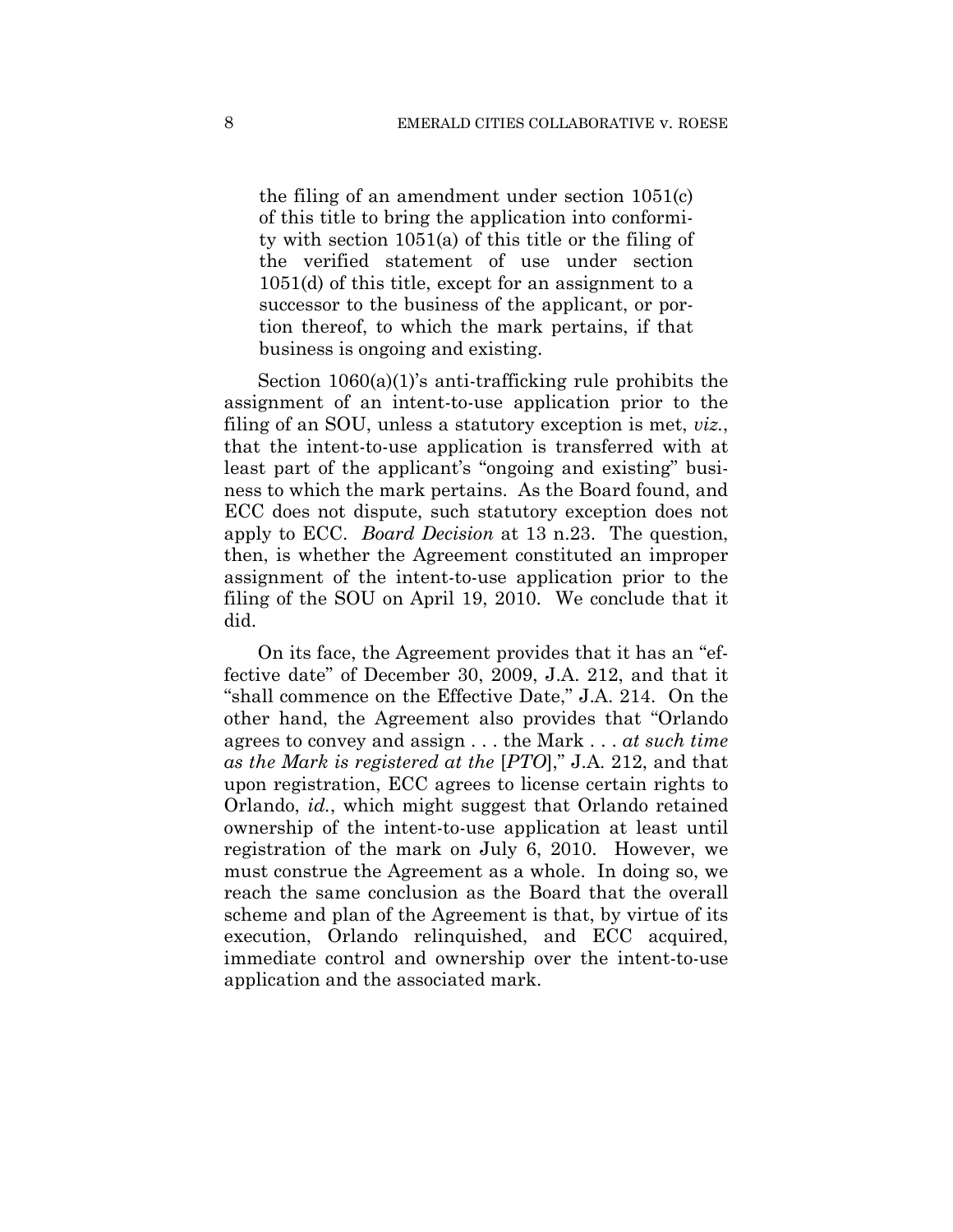First, the Agreement grants an *irrevocable* Power of Attorney to Rogers, ECC's cofounder, with the *full* power of substitution and resubstitution, "for the limited purpose of allowing ECC (and its attorneys) to take over continued prosecution of the application." J.A. 213. It requires Orlando "to *assist ECC and its attorneys* with the prosecution of the application" and "to *assist ECC in its registration* of the Mark." *Id.* (emphases added). Thus, rather than establishing an agent (Rogers) and principal (Orlando) relationship under a standard Power of Attorney, the contract language here indicates that Orlando ceded control over the intent-to-use application to ECC and instead became obligated to assist ECC in *its* registration of the applied-for mark.

Second, as the Board noted, the Agreement provides that, after the Agreement "commence[d] on the Effective Date," in the event of termination by ECC, "Orlando shall promptly cease use of the Mark." J.A. 214. That language is inconsistent with the interpretation now advocated by ECC that Orlando retained ownership between the effective date and the registration date. Indeed, the Agreement provides that Orlando "*may* continue to use" the mark during that period, J.A. 213 (emphasis added), and gives ECC the right to ensure that Orlando's products sold under the mark "shall *at all times* be of a high quality," J.A. 215 (emphasis added). The contract language thus signals that, by virtue of the Agreement, ECC acquired an ownership interest, including the right to control the quality of goods and services sold under the mark by a licensee, and Orlando became such a de facto licensee.

Third, the Agreement provides that Orlando "shall not challenge ECC's use of the Mark or support challenges by third parties, *whether before or after the Registration Date.*" J.A. 215 (emphasis added). That language again reinforces the interpretation that ECC became an owner, and Orlando only a licensee, well before the registration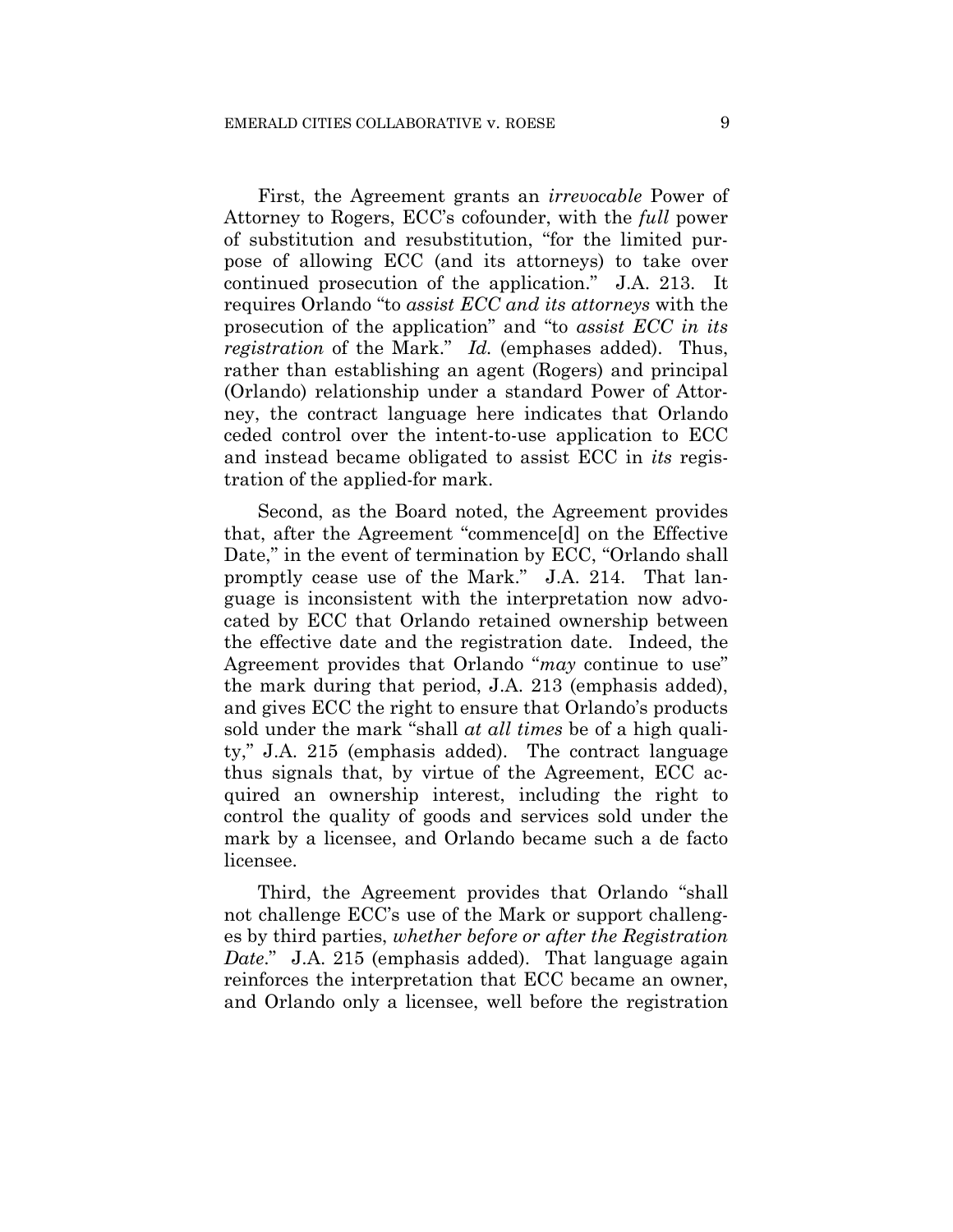date. Indeed, the next sentence states: "*Only* ECC shall have the *exclusive right* to file oppositions or claims against the users of confusingly similar trademarks." *Id.* (emphases added). Notably, the contract does not limit ECC's exclusive right to enforce the mark to a particular period, such as only after the registration of the mark.

We are unpersuaded by ECC's argument that the quality-control and right-to-enforce provisions only apply upon registration of the mark. Although it is true that certain provisions in the Agreement contain the language "[u]pon registration of the Mark by the [PTO] and completion of the transfer of the Mark to ECC," J.A. 213–14 (Sections 2.2 (Final Payment), 2.3 (License), 3.1 (Grant of License)), that language does not appear anywhere in the quality-control or right-to-enforce provision. Instead, as indicated, the quality-control provision says "at all times," and the immediately preceding sentence to the exclusiveright-to-enforce provision states "whether before or after the Registration Date." J.A. 215. ECC's argument is thus contrary to the plain language of the Agreement.

ECC also argues conclusorily that the Agreement did not result in the transfer of all rights in the mark. Appellant's Br. 10. The only such unassigned right ECC identifies, however, is "the right to sue and recover damages and profits for past, present and future infringement." *Id.* at 19–20 n.6 (citing J.A. 212) (Assignment provision). We find ECC's argument to be without merit. Although the Assignment provision does state that Orlando agrees to assign the right to sue, along with other rights, "at such time as the Mark is registered at the [PTO]," J.A. 212, the contract clearly provides that "[o]nly ECC shall have the exclusive right to file oppositions or claims" against third parties, J.A. 215, and that Orlando may not challenge ECC's use of the mark "whether before or after the Registration Date," *id*. When read as a whole, the Agreement did *not* reserve the right to sue to Orlando for the period between the effective date and the registration date.